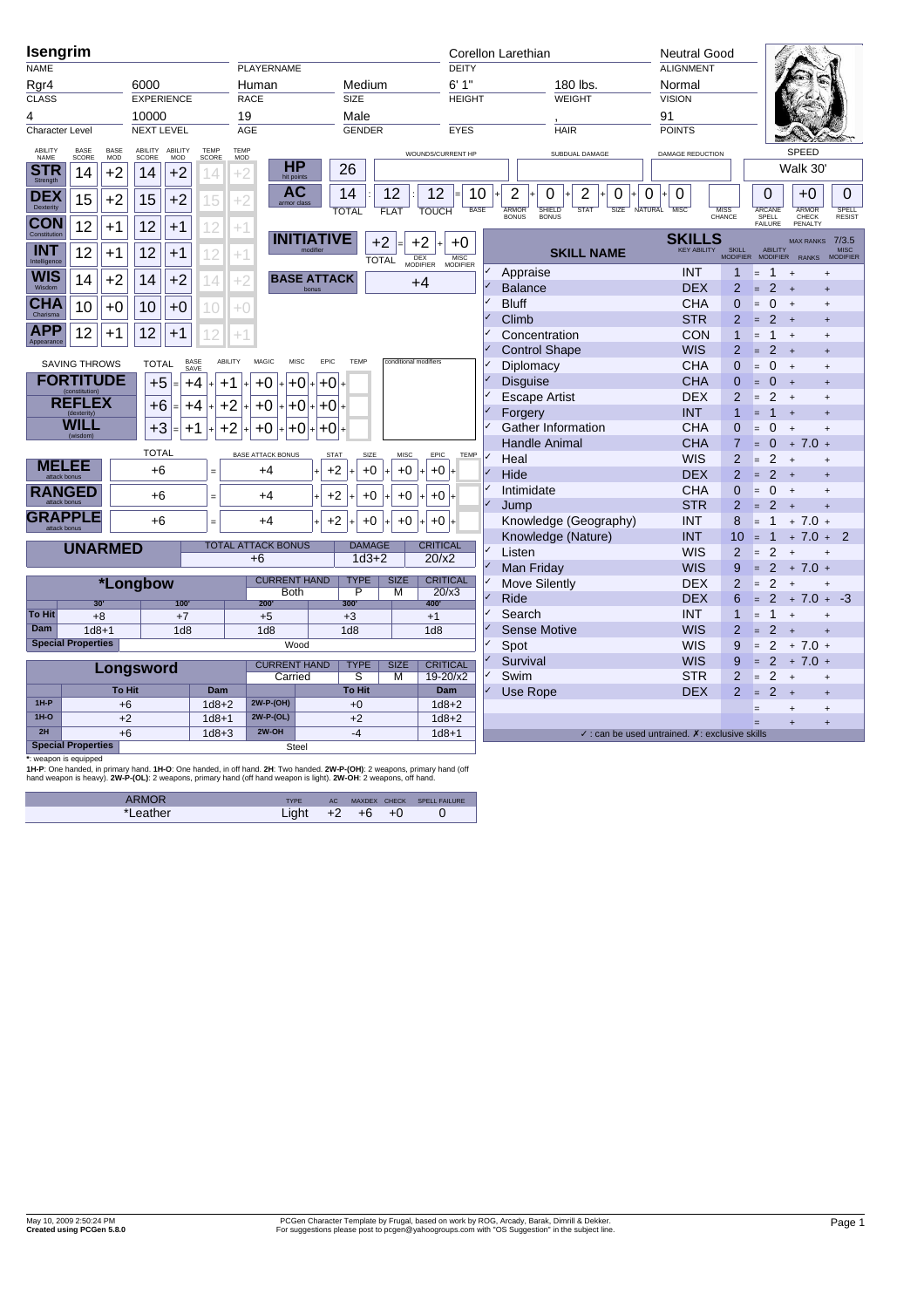|                                                                                                                                                                                                                                                                                                                                                                                                                                                                                                                                                                                                                                                                                                                                                                       | <b>EQUIPMENT</b>                                                                      |                 |              |           |                  |
|-----------------------------------------------------------------------------------------------------------------------------------------------------------------------------------------------------------------------------------------------------------------------------------------------------------------------------------------------------------------------------------------------------------------------------------------------------------------------------------------------------------------------------------------------------------------------------------------------------------------------------------------------------------------------------------------------------------------------------------------------------------------------|---------------------------------------------------------------------------------------|-----------------|--------------|-----------|------------------|
| <b>ITEM</b>                                                                                                                                                                                                                                                                                                                                                                                                                                                                                                                                                                                                                                                                                                                                                           |                                                                                       | <b>LOCATION</b> | QTY          | <b>WT</b> | <b>COST</b>      |
| Backpack<br>5 lbs., 1 Bedroll                                                                                                                                                                                                                                                                                                                                                                                                                                                                                                                                                                                                                                                                                                                                         |                                                                                       | Carried         | 1            | 2.0       | 2.0              |
| Bedroll                                                                                                                                                                                                                                                                                                                                                                                                                                                                                                                                                                                                                                                                                                                                                               |                                                                                       | <b>Backpack</b> | $\mathbf{1}$ | 5.0       | 0.1              |
| Leather                                                                                                                                                                                                                                                                                                                                                                                                                                                                                                                                                                                                                                                                                                                                                               |                                                                                       | Equipped        | 1            | 15.0      | 10.0             |
| Longbow<br>0 lbs.<br>Wood                                                                                                                                                                                                                                                                                                                                                                                                                                                                                                                                                                                                                                                                                                                                             |                                                                                       | Equipped        | $\mathbf{1}$ | 3.0       | 75.0             |
| Longsword<br><b>Steel</b>                                                                                                                                                                                                                                                                                                                                                                                                                                                                                                                                                                                                                                                                                                                                             |                                                                                       | Carried         | $\mathbf{1}$ | 4.0       | 15.0             |
| Explorer's Outfit                                                                                                                                                                                                                                                                                                                                                                                                                                                                                                                                                                                                                                                                                                                                                     |                                                                                       | Equipped        | $\mathbf{1}$ | 8.0       | 0.0              |
|                                                                                                                                                                                                                                                                                                                                                                                                                                                                                                                                                                                                                                                                                                                                                                       | TOTAL WEIGHT CARRIED/VALUE                                                            |                 |              |           | 29 lbs. 102.1 gp |
|                                                                                                                                                                                                                                                                                                                                                                                                                                                                                                                                                                                                                                                                                                                                                                       | <b>WEIGHT ALLOWANCE</b>                                                               |                 |              |           |                  |
|                                                                                                                                                                                                                                                                                                                                                                                                                                                                                                                                                                                                                                                                                                                                                                       | <b>Medium</b>                                                                         | 116             |              |           | 175              |
| Light<br>58<br>Lift over head<br>175                                                                                                                                                                                                                                                                                                                                                                                                                                                                                                                                                                                                                                                                                                                                  | Lift off ground                                                                       | 350             | Push / Drag  | Heavy     | 875              |
|                                                                                                                                                                                                                                                                                                                                                                                                                                                                                                                                                                                                                                                                                                                                                                       |                                                                                       |                 |              |           |                  |
|                                                                                                                                                                                                                                                                                                                                                                                                                                                                                                                                                                                                                                                                                                                                                                       | <b>SPECIAL ABILITIES</b>                                                              |                 |              |           |                  |
| Animal Companion (Ex) ~ Effective Level 2                                                                                                                                                                                                                                                                                                                                                                                                                                                                                                                                                                                                                                                                                                                             |                                                                                       |                 |              |           |                  |
| Combat Style (Ex) ~ Archery                                                                                                                                                                                                                                                                                                                                                                                                                                                                                                                                                                                                                                                                                                                                           |                                                                                       |                 |              |           |                  |
| Favored Enemy (Animal) +2                                                                                                                                                                                                                                                                                                                                                                                                                                                                                                                                                                                                                                                                                                                                             |                                                                                       |                 |              |           |                  |
| Wild Empathy $(EX) \sim +2$                                                                                                                                                                                                                                                                                                                                                                                                                                                                                                                                                                                                                                                                                                                                           |                                                                                       |                 |              |           |                  |
|                                                                                                                                                                                                                                                                                                                                                                                                                                                                                                                                                                                                                                                                                                                                                                       |                                                                                       |                 |              |           |                  |
|                                                                                                                                                                                                                                                                                                                                                                                                                                                                                                                                                                                                                                                                                                                                                                       | <b>FEATS</b>                                                                          |                 |              |           |                  |
| <b>Mounted Combat</b>                                                                                                                                                                                                                                                                                                                                                                                                                                                                                                                                                                                                                                                                                                                                                 | You are skilled in mounted combat                                                     |                 |              |           |                  |
| <b>Point Blank Shot</b>                                                                                                                                                                                                                                                                                                                                                                                                                                                                                                                                                                                                                                                                                                                                               | You are skilled at making well-placed shots with<br>ranged weapons at close range     |                 |              |           |                  |
| Weapon Focus (Longbow)                                                                                                                                                                                                                                                                                                                                                                                                                                                                                                                                                                                                                                                                                                                                                | You are especialy good at using the chosen weapon                                     |                 |              |           |                  |
| Armor Proficiency (Light)                                                                                                                                                                                                                                                                                                                                                                                                                                                                                                                                                                                                                                                                                                                                             | You are proficient with light armor                                                   |                 |              |           |                  |
| Endurance                                                                                                                                                                                                                                                                                                                                                                                                                                                                                                                                                                                                                                                                                                                                                             | You are capable of amazing feats of stamina                                           |                 |              |           |                  |
| <b>Martial Weapon Proficiency</b>                                                                                                                                                                                                                                                                                                                                                                                                                                                                                                                                                                                                                                                                                                                                     | You understand how to use the chosen martial<br>weapon in combat                      |                 |              |           |                  |
| <b>Shield Proficiency</b>                                                                                                                                                                                                                                                                                                                                                                                                                                                                                                                                                                                                                                                                                                                                             | You are proficient with bucklers, small shields, and<br>large shields                 |                 |              |           |                  |
| Simple Weapon Proficiency                                                                                                                                                                                                                                                                                                                                                                                                                                                                                                                                                                                                                                                                                                                                             | You understand how to use all types of simple<br>weapons in combat                    |                 |              |           |                  |
| Track                                                                                                                                                                                                                                                                                                                                                                                                                                                                                                                                                                                                                                                                                                                                                                 | You can follow the trails of creatures and characters<br>across most types of terrain |                 |              |           |                  |
| <b>Rapid Shot</b>                                                                                                                                                                                                                                                                                                                                                                                                                                                                                                                                                                                                                                                                                                                                                     | You can use ranged weapons with exceptional speed                                     |                 |              |           |                  |
|                                                                                                                                                                                                                                                                                                                                                                                                                                                                                                                                                                                                                                                                                                                                                                       | <b>PROFICIENCIES</b>                                                                  |                 |              |           |                  |
| Axe (Throwing), Battleaxe, Blowgun, Club, Crossbow (Heavy), Crossbow (Light),<br>Dagger, Dagger (Punching), Dart, Falchion, Flail, Flail (Heavy), Gauntlet, Gauntlet<br>(Spiked), Glaive, Greataxe, Greatclub, Greatsword, Guisarme, Halberd, Hammer<br>(Light), Hammer (Lucerne), Handaxe, Javelin, Katana (Martial), Kukri, Kusari-gama,<br>Lance, Longbow, Longspear, Longsword, Mace (Heavy), Mace (Light), Maul, Maul<br>(Martial), Morningstar, Pick (Dire/Martial), Pick (Heavy), Pick (Light), Quarterstaff,<br>Ranseur, Rapier, Sap, Scimitar, Scythe, Shieldbash (Heavy), Shieldbash (Light),<br>Shortbow, Shortspear, Sickle, Sling, Spear, Spiked Armor, Sword (Bastard/Martial),<br>Sword (Short), Trident, Truncheon, Unarmed Strike, Wakizashi, Waraxe | (Dwarven/Martial), Warhammer, Warmace (Martial)                                       |                 |              |           |                  |

| GH. |
|-----|
|     |

Common, Literacy